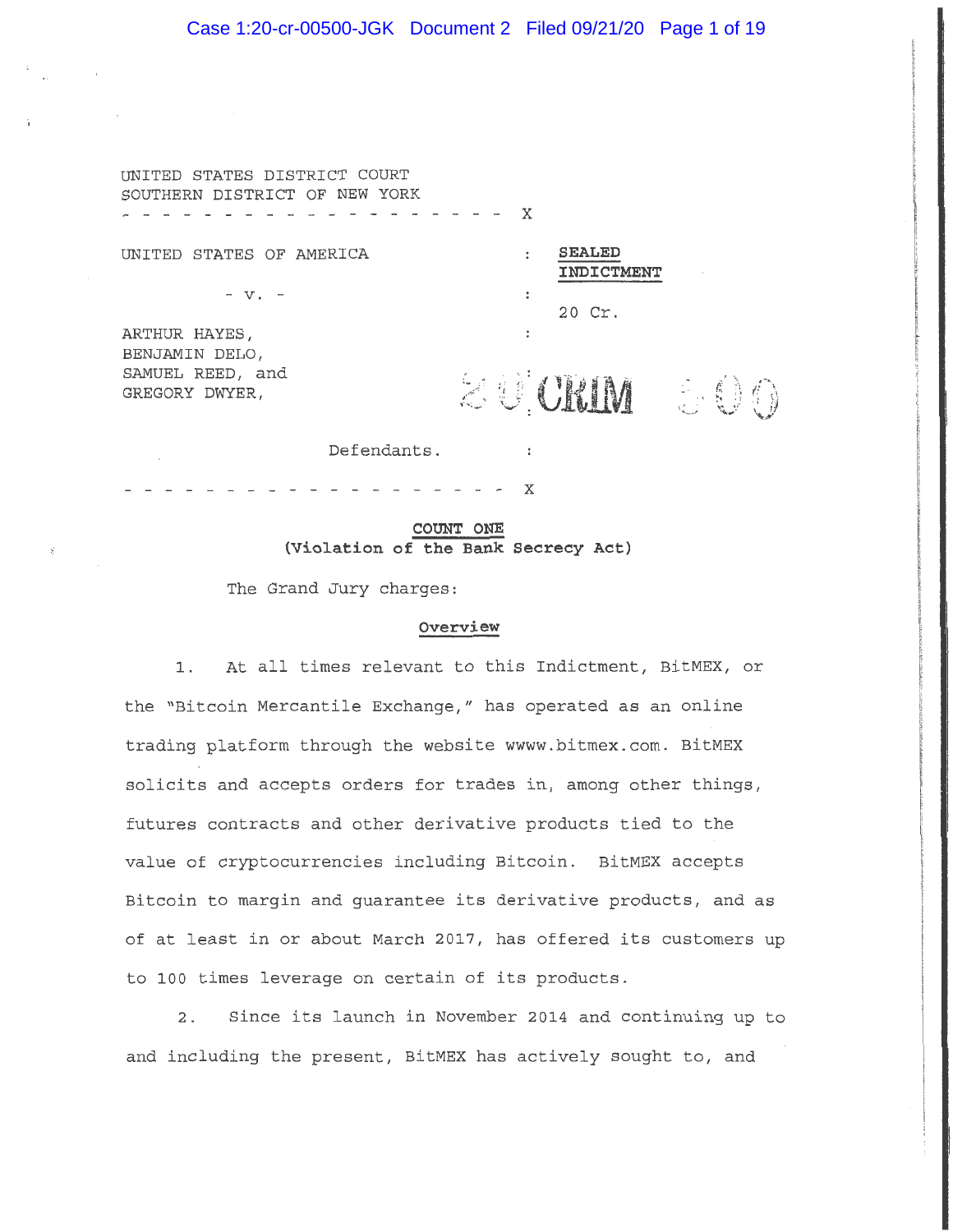has in fact, served thousands of customers located in the United States, even after purportedly withdrawing from the U.S. market in or about September 2015.

3. By engaging in the foregoing activities, BitMEX has at all relevant times been a futures commission merchant ("FCM") required to comply with the Bank Secrecy Act, 31 U. S.C. § 5311, et *seq.* (the "BSA") .

4. From at least in or about September 2015 and continuing up to and including the present, ARTHUR HAYES, BENJAMIN DELO, SAMUEL REED, and GREGORY DWYER, the defendants, in their respective roles as executives of BitMEX, willfully failed to establish, implement, and maintain an adequate antimoney laundering ("AML") program, including an adequate customer identification program, more commonly referred to as a know your customer ("KYC") program, for BitMEX, in violation of the BSA.

## **BSA Requirements**

5. The Bank Secrecy Act, as amended by the Patriot Act of 2001, is designed to "prevent, detect, and prosecute international money laundering and the financing of terrorism." 31 U.S.C. § 5311. The BSA imposes reporting, recordkeeping, and controls requirements on covered "financial institutions," which include futures commission merchants that are required to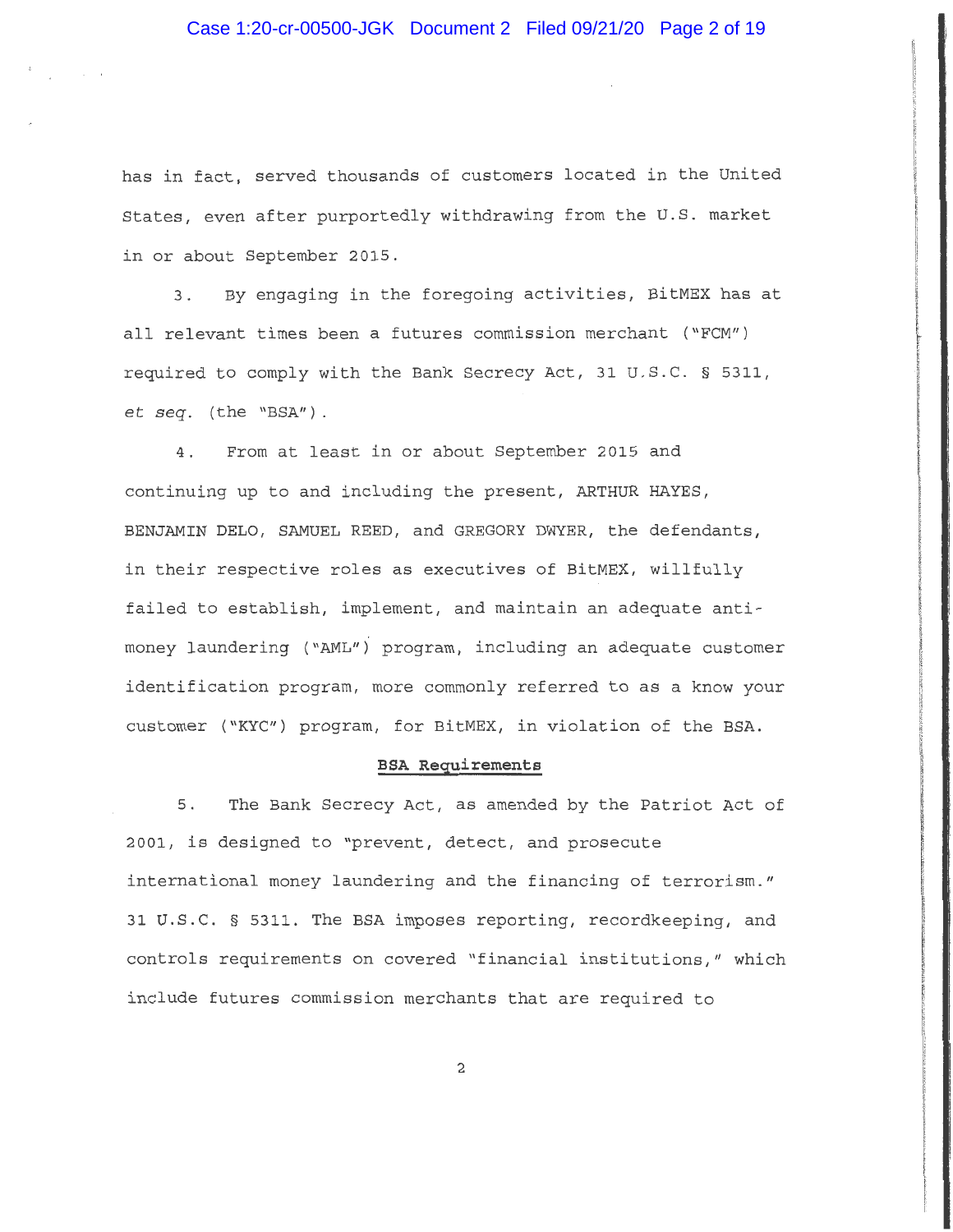# Case 1:20-cr-00500-JGK Document 2 Filed 09/21/20 Page 3 of 19

register as such under the Commodity Exchange Act (the "CEA"). 31 u.s.c. § 5312 (c).

6. The CEA requires an entity to register as an FCM with the United States Commodity and Futures Trading Commission (the "CFTC") if it solicits or accepts orders for commodity futures contracts, swaps, or retail commodity transactions (among other specified products), and in or in connection with such activity accepts any money or property to margin, guarantee, or secure any trades or contracts that result or may result therefrom. Bitcoin and other virtual currencies are "commodities" under the CEA .

7. Under the · BSA, an FCM must establish an AML program that is approved by senior management and that includes, at a minimum: "policies, procedures, and internal controls reasonably designed to prevent the financial institution from being used for money laundering or the financing of terrorist activities"; independent compliance testing; ongoing training for appropriate personnel; and "risk-based procedures for conducting ongoing customer due diligence." See 31 U.S.C. § 5318(h) (1); 31 C.F.R. § 1026.210. FCMs must also file suspicious activity reports ("SARs") including for transactions involving funds or other assets of at least \$5,000 if the FCM knows, suspects, or has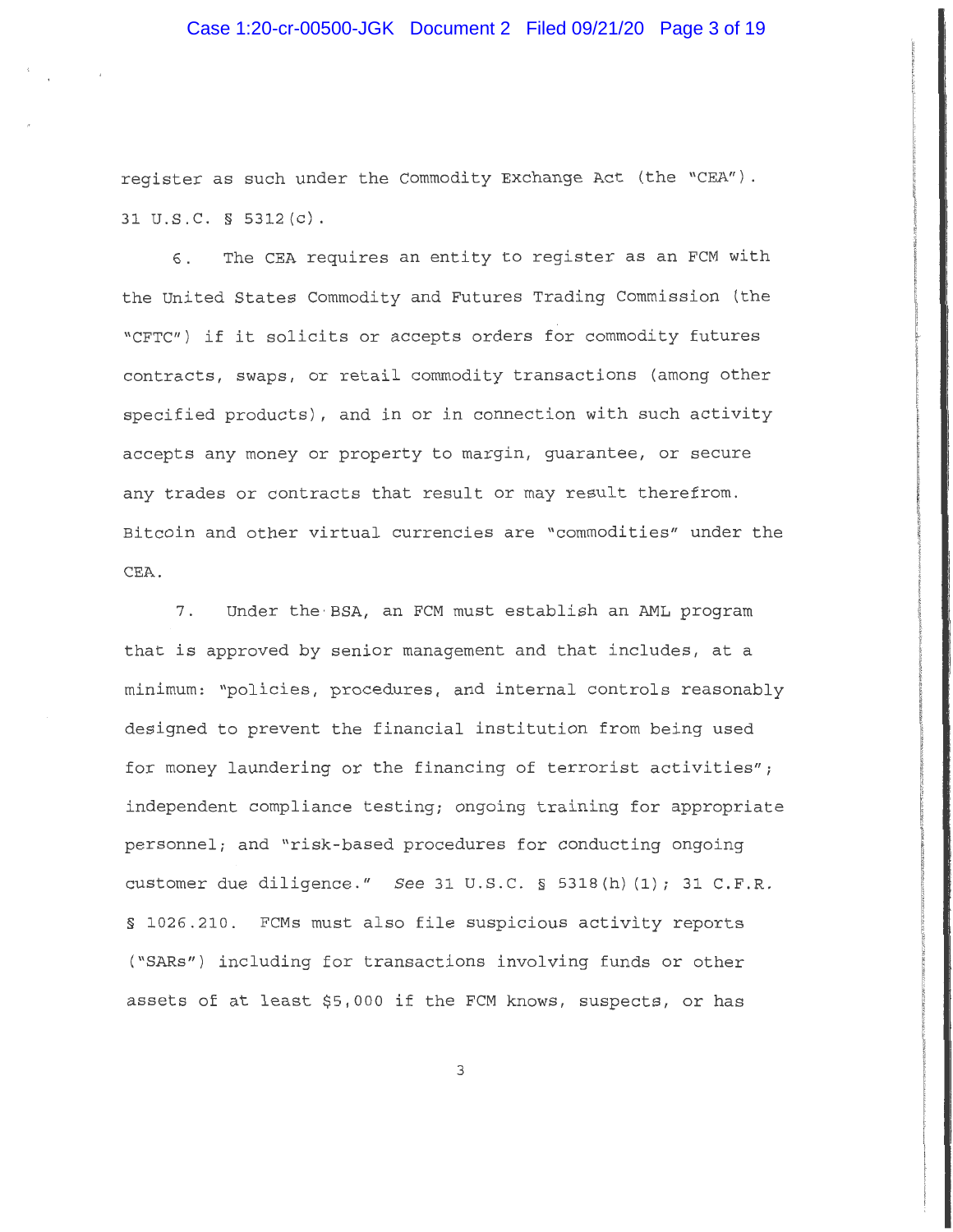reason to suspect, among other things, that the transaction involves funds derived from illegal activity or that the FCM is being used to facilitate criminal activity. *See* 31 C.F.R. § 1026.320.

8. As part of its AML program, an FCM must implement a written KYC program that includes "risk-based procedures for verifying the identity of each customer to the extent reasonable and practicable." This KYC program must enable an FCM to "form a reasonable belief that it knows the true identity of each customer." At a minimum, an FCM must collect the name, date of birth, address, and government identification number of each customer prior to account opening, and must take steps to verify that information in a reasonable time. The KYC program must also include procedures for "determining whether a customer appears on any list of known or suspected terrorists or terrorist organizations issued by any Federal government agency." *See* 31 u.s.c. § 5318(1); 31 C.F.R. § 1026.220.

## **The Defendants' Roles at BitMEX**

9. ARTHUR HAYES, BENJAMIN DELO, and SAMUEL REED, the defendants ("the Founders"), are the co-founders of BitMEX. The Founders founded BitMEX in or about January 2014. BitMEX began to support live trading in or about November 2014.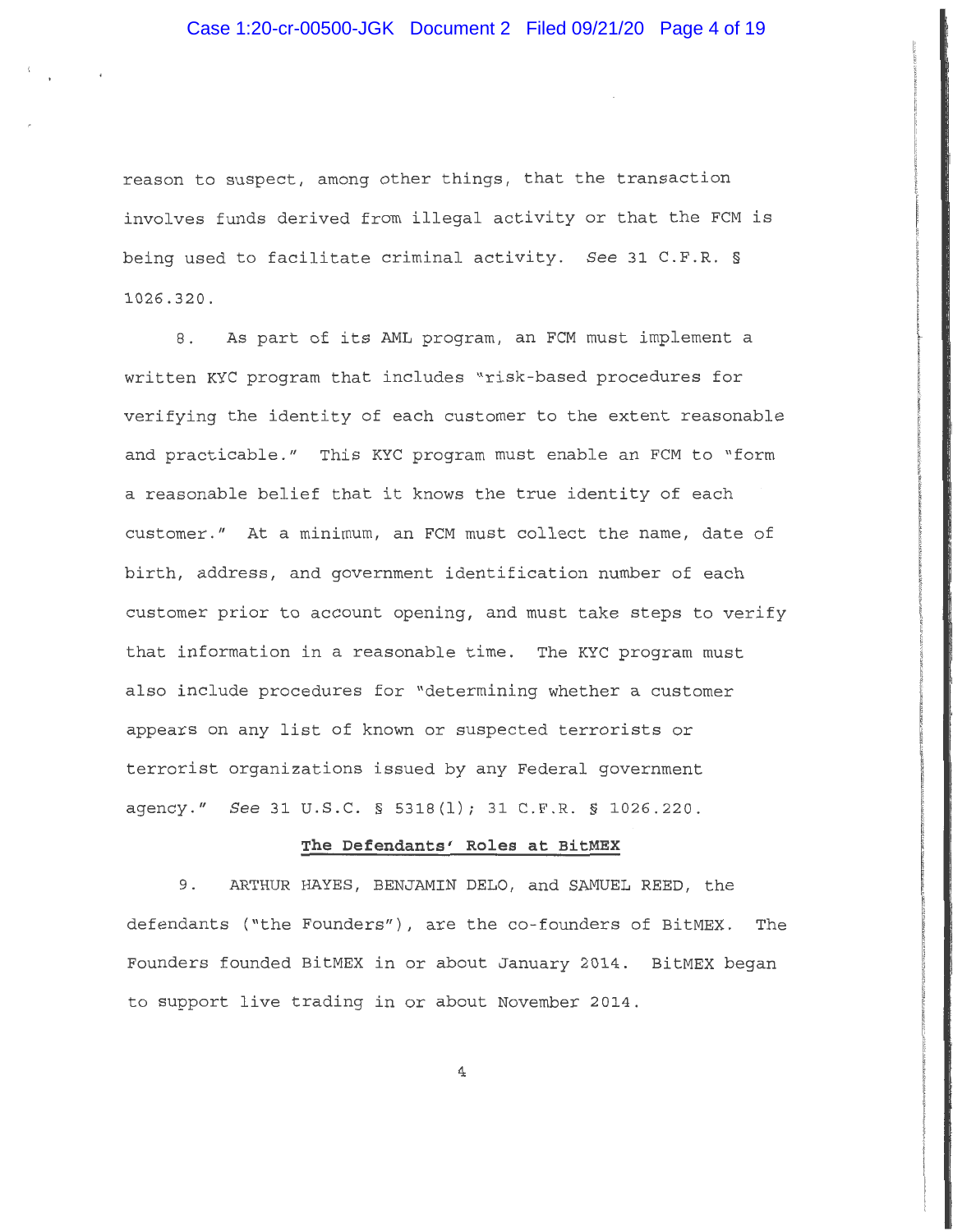10. BitMEX has at all relevant times been owned and operated by and through one or more parent companies (collectively with BitMEX, the "Company") registered in the Seychelles. The Company also has subsidiaries and affiliates registered in the United States and elsewhere that conduct BitMEX operations and employ staff involved in BitMEX's operations. From its founding to the present, the Company has never had a physical presence in the Seychelles.

11. From the founding of the Company continuing up to and including at least in or about July 2019, the Founders were coowners of the Company and collectively held an approximately 90% ownership share in the Company.

12. The Founders have at all relevant times controlled the Company. ARTHUR HAYES, the defendant, has been, at all relevant times, the Chief Executive Officer of the Company. BENJAMIN DELO, the defendant, was, from at least March 2015 until at least January 2018, the Chief Operating Officer of the Company, and was the Chief Strategy Officer of the Company from at least September 2018 until May 2019. SAMUEL REED, the defendant, has been, at all relevant times, the Chief Technology Officer of the Company. GREGORY DWYER, the defendant, is a longtime friend and former colleague of ARTHUR HAYES, the defendant. DWYER was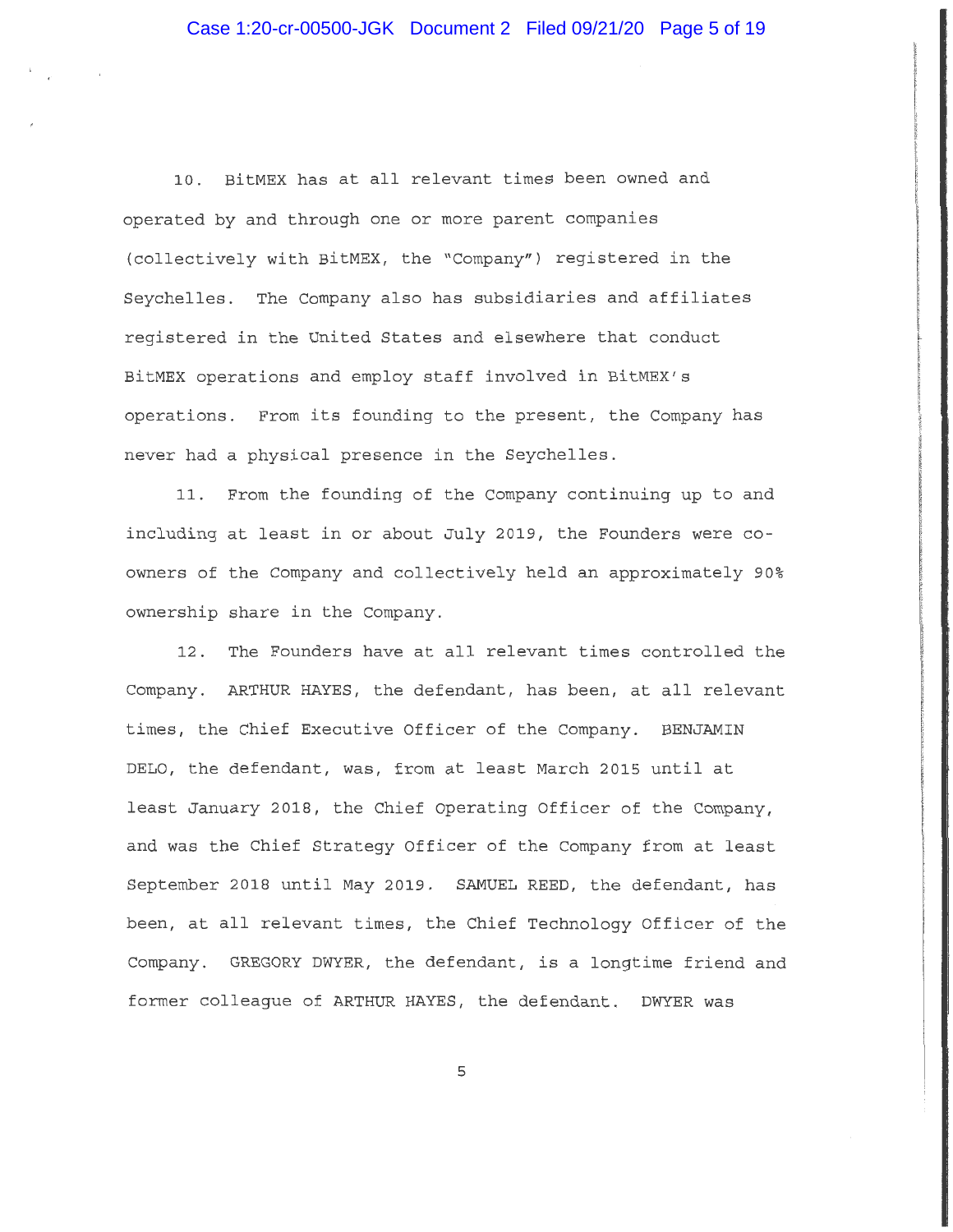hired by the Company as its first non-Founder employee in or about late 2015. DWYER has served a variety of functions at the Company including the Head of Business Development.

# **The Company**

13. From in or about November 2014 and continuing up to and including at least in or about September 2020, BitMEX has offered and allowed its customers to trade "Bitcoin futures," the value of which are derived by reference to the Bitcoin/u.s. dollar exchange rate as published on a third-party cryptocurrency exchange. At various times since its launch in or about November 2014, BitMEX expanded its product offering to include additional futures contracts based on cryptocurrencies other than Bitcoin and/or the U.S. dollar.

14. From in or about May 2016 and continuing up to and including at least in or about September 2020, BitMEX has also offered and allowed its customers to trade a "Bitcoin perpetual swap," the value of which is derived by reference to the Bitcoin/U.S. dollar exchange rate as published on a third-party cryptocurrency exchange.

15. From in or about November 2014 and continuing up to and including at least in or about September 2020, BitMEX has accepted Bitcoin to margin customer trades. In or about 2015,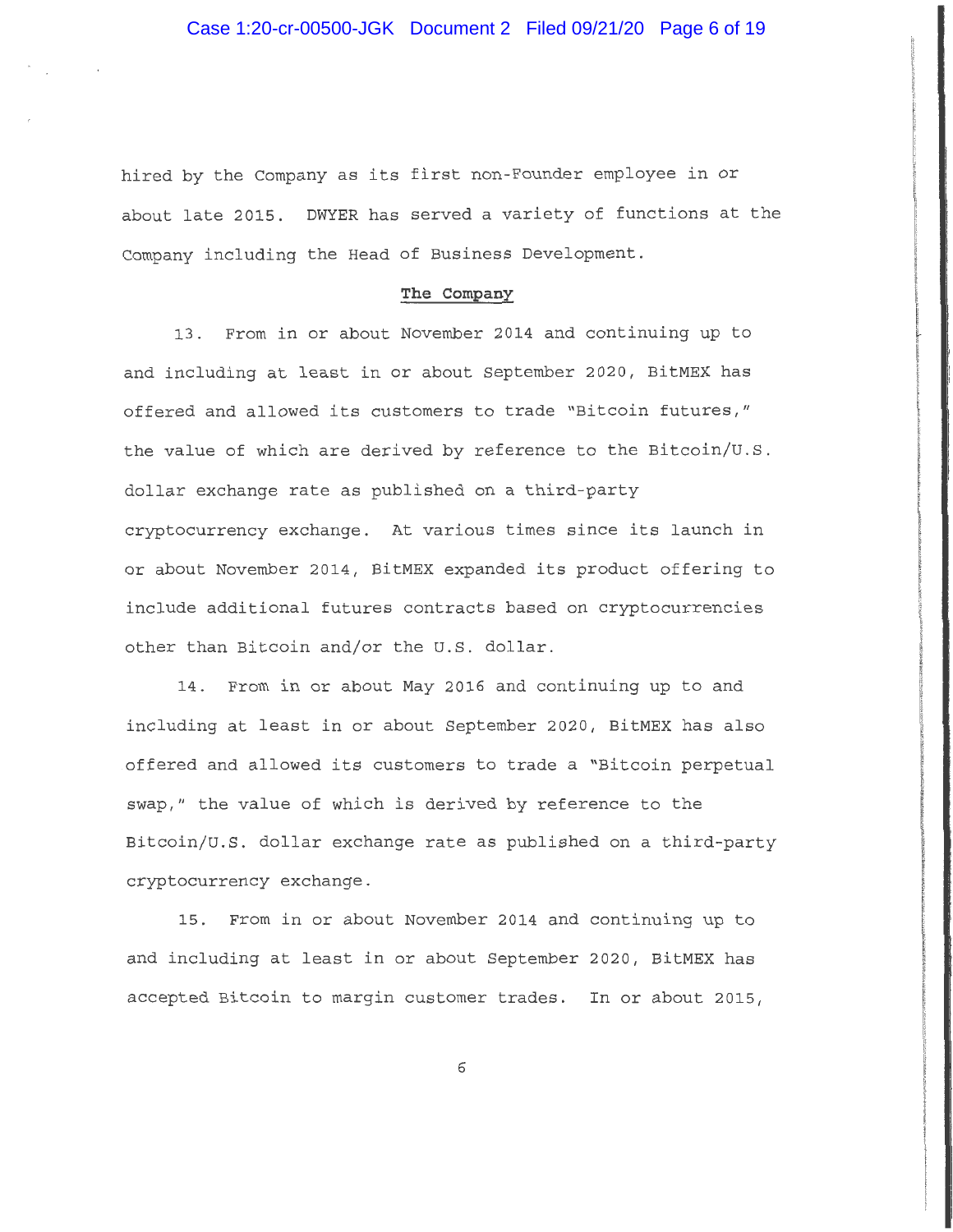BitMEX offered up to 50 times leverage on certain of its products. Since at least in or about March 2017, BitMEX has offered up to 100 times leverage on certain of its products. At all relevant times, margin on BitMEX has been denominated in Bitcoin.

16. From in or about November 2014 and continuing up to and including at least in or about September 2020, BitMEX has accepted Bitcoin to guarantee customer trades. Specifically, BitMEX operates an "Insurance Fund" that it uses to guarantee the shortfall in the event that one counter-party to a trade on BitMEX goes into bankruptcy. BitMEX pays for its Insurance Fund by charging its customers a fee on the value of positions that remain open at the end of each eight-hour trading window. Because BitMEX transacts with its customers solely in Bitcoin, this fee to guarantee trade settlement is collected in Bitcoin.

17. From in or about November 2014 and continuing up to and including at least in or about September 2020, BitMEX has solicited and accepted offers on its cryptocurrency futures and swaps from customers located in the United States, including individual retail customers. As of in or about September 2018, for example, internal BitMEX records reflected thousands of BitMEX accounts with United States location information that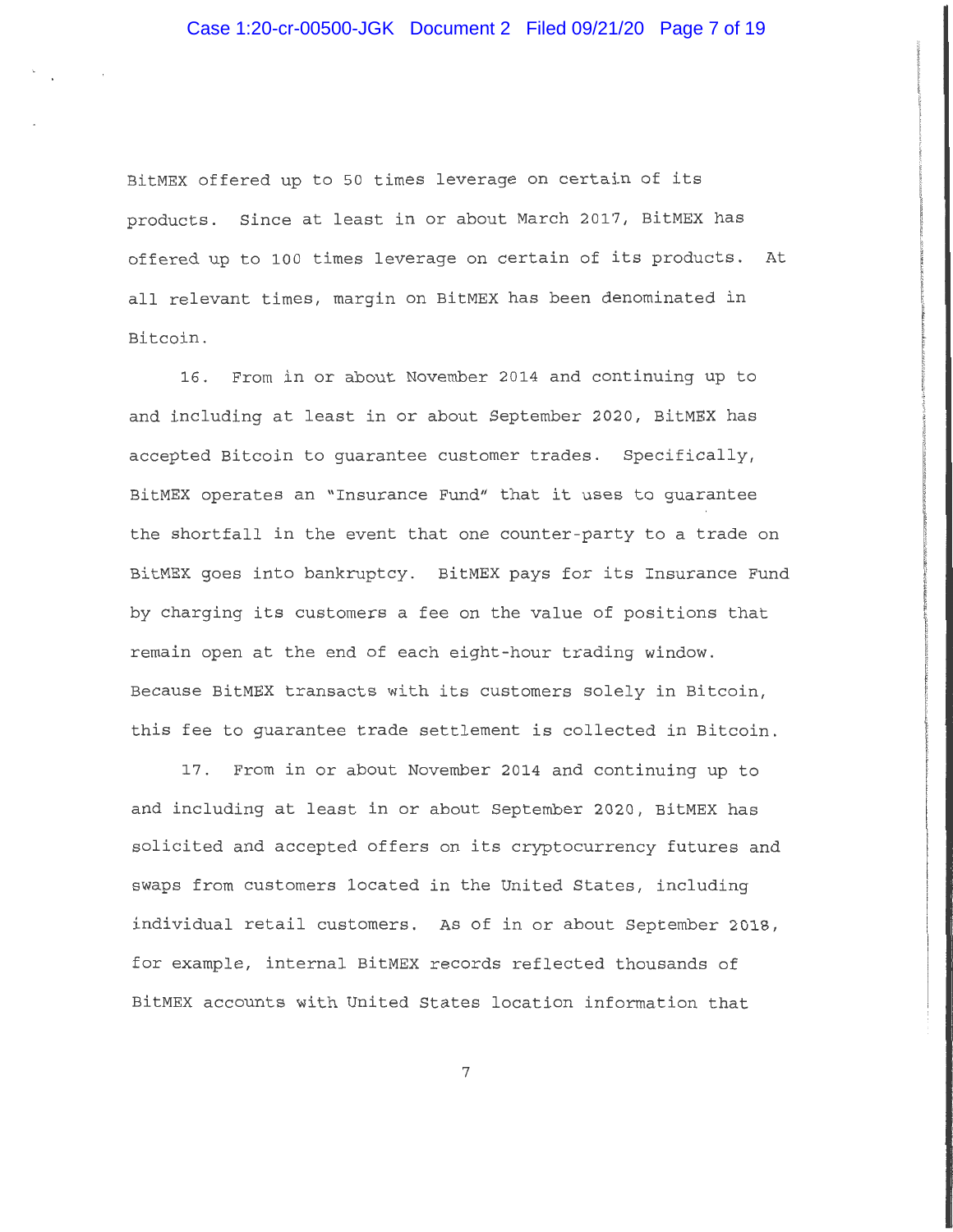were enabled for trading.

18. Because BitMEX is a derivatives exchange that offers and sells commodity futures and swaps to retail and non-retail customers in the U.S, and in connection with such offers and sales accepted property to margin, guarantee, and secure those trades and contracts, it was required to register with the CFTC as an FCM. At no point has BitMEX registered with the CFTC as an FCM.

19. From at least in or about 2017 through in or about early 2019, BitMEX personnel, including GREGORY DWYER and others, conducted BitMEX operations from an office in Manhattan, New York, including but not limited to customer support, business development, and marketing, involving customers located in the United States and elsewhere.

# **The Defendants Deliberately Failed to Implement BSA-Compliant AML and KYC Programs at BitMEX**

20. ARTHUR HAYES, BENJAMIN DELO, SAMUEL REED, and GREGORY DWYER, the defendants, in their respective roles as executives of BitMEX, each willfully caused, aided, abetted, and conspired to commit violations of the BSA at BitMEX.

21. At all times relevant to this Indictment, ARTHUR HAYES, BENJAMIN DELO, SAMUEL REED, and GREGORY DWYER, the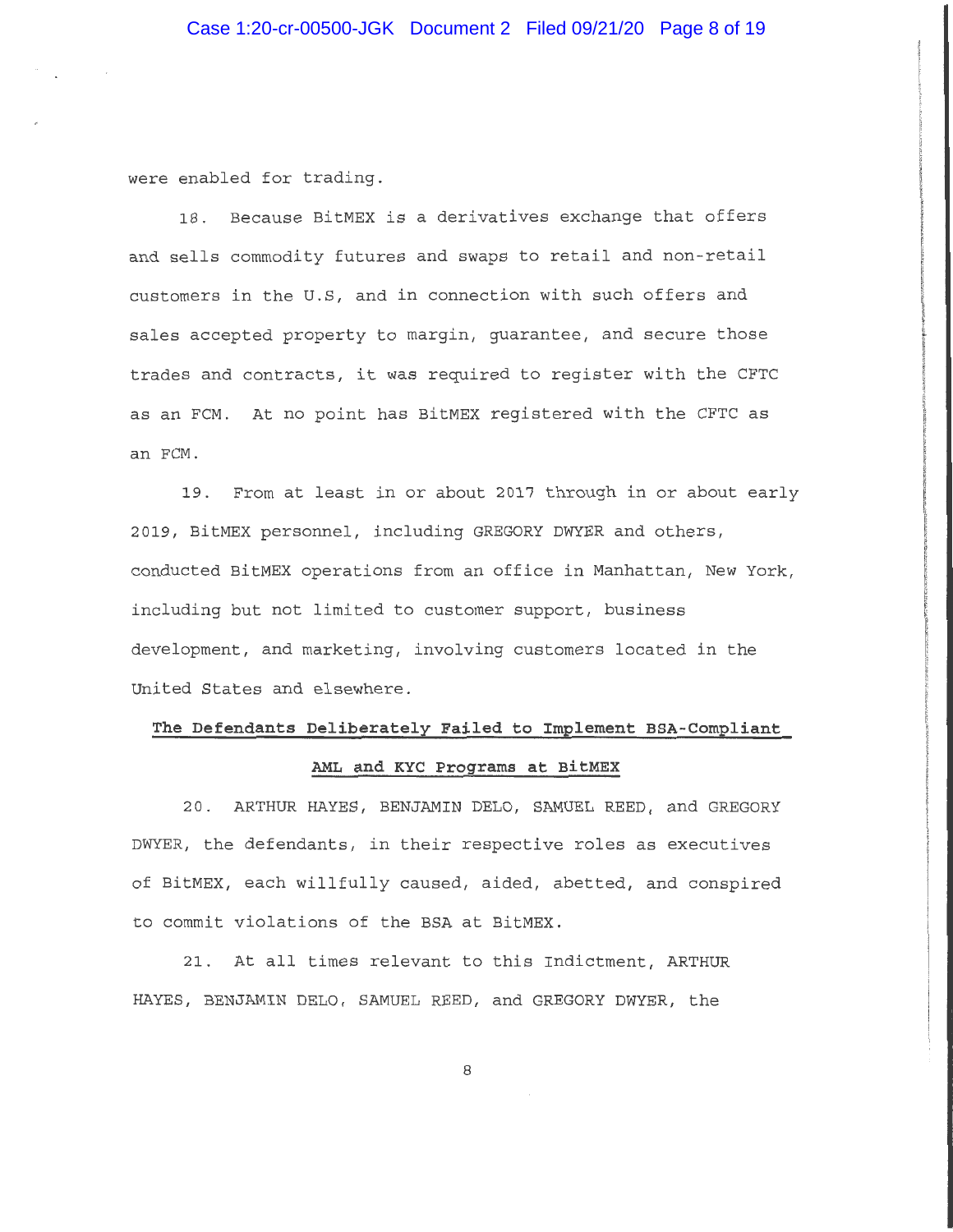defendants, have intended for BitMEX to solicit and accept customers in the United States, and otherwise operate there, without complying with U.S. AML and KYC requirements. By at least in or about September 2015, the defendants understood that such AML and KYC requirements would in fact apply to BitMEX if it served U.S. customers or operated within the United States. The defendants thus took affirmative steps purportedly designed to exempt BitMEX from the application of U.S. laws like AML and KYC requirements. For example, the defendants caused the Company to formally incorporate in the Seychelles, a jurisdiction they believed had less stringent regulation, and from which they could still serve U.S. customers and operate within the United States without performing AML and KYC. Indeed, HAYES, the defendant, bragged in or about July 2019 that the Seychelles was a more friendly jurisdiction for BitMEX because it cost less to bribe Seychellois authorities just "a coconut" - than it would cost to bribe regulators in the United States and elsewhere.

22. Those affirmative steps purportedly designed to exempt BitMEX from the application of U.S. law demonstrate that from in or about September 2015 and continuing up to and including at least in or about September 2020, ARTHUR HAYES, BENJAMIN DELO,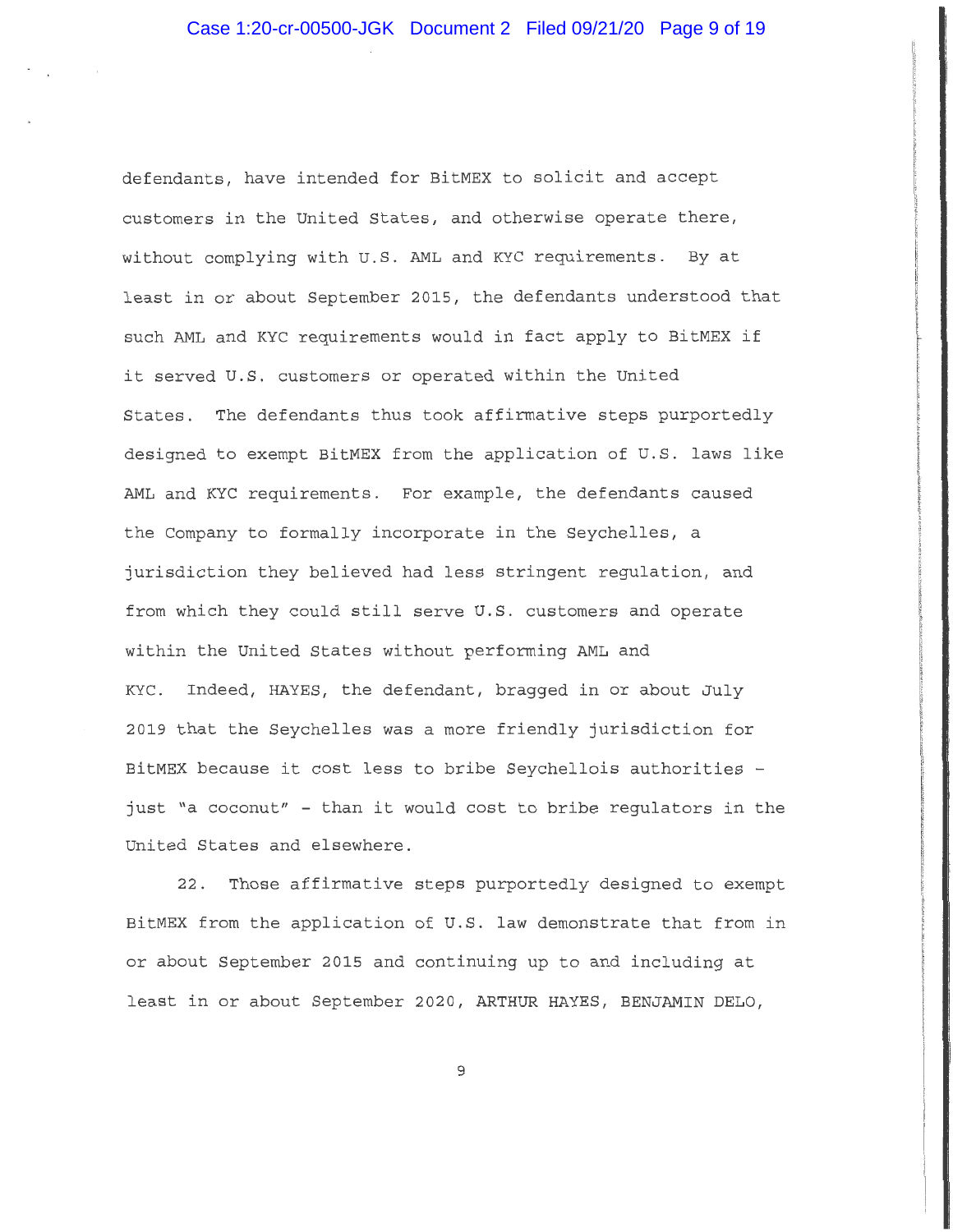SAMUEL REED, and GREGORY DWYER, the defendants, willfully caused BitMEX to reject adoption or implementation of BSA-compliant AML and KYC programs. For instance, the defendants caused BitMEX to reject adoption or implementation of formal policies, procedures, and internal controls for AML; independent compliance testing for AML; and training for appropriate personnel in AML. Because BitMEX has at no relevant time had an adequate KYC program, BitMEX could not and did not monitor its customer transactions for money laundering and sanctions violations. From its launch in or about November 2014 and continuing up to and including at least in or about September 2020, BitMEX did not file any SARs reporting suspected illegal activity on BitMEX.

23. The defendants also caused BitMEX to allow customers, including individual retail customers, to register and trade without providing sufficient identifying information or documents to allow BitMEX to form a reasonable belief that it knows the true identity of its customers. Prior to in or about August 2020, customers could register to trade on BitMEX anonymously, by providing only a verified email address and without providing any identifying information or documentation. Indeed, in its initial marketing period in 2015, BitMEX's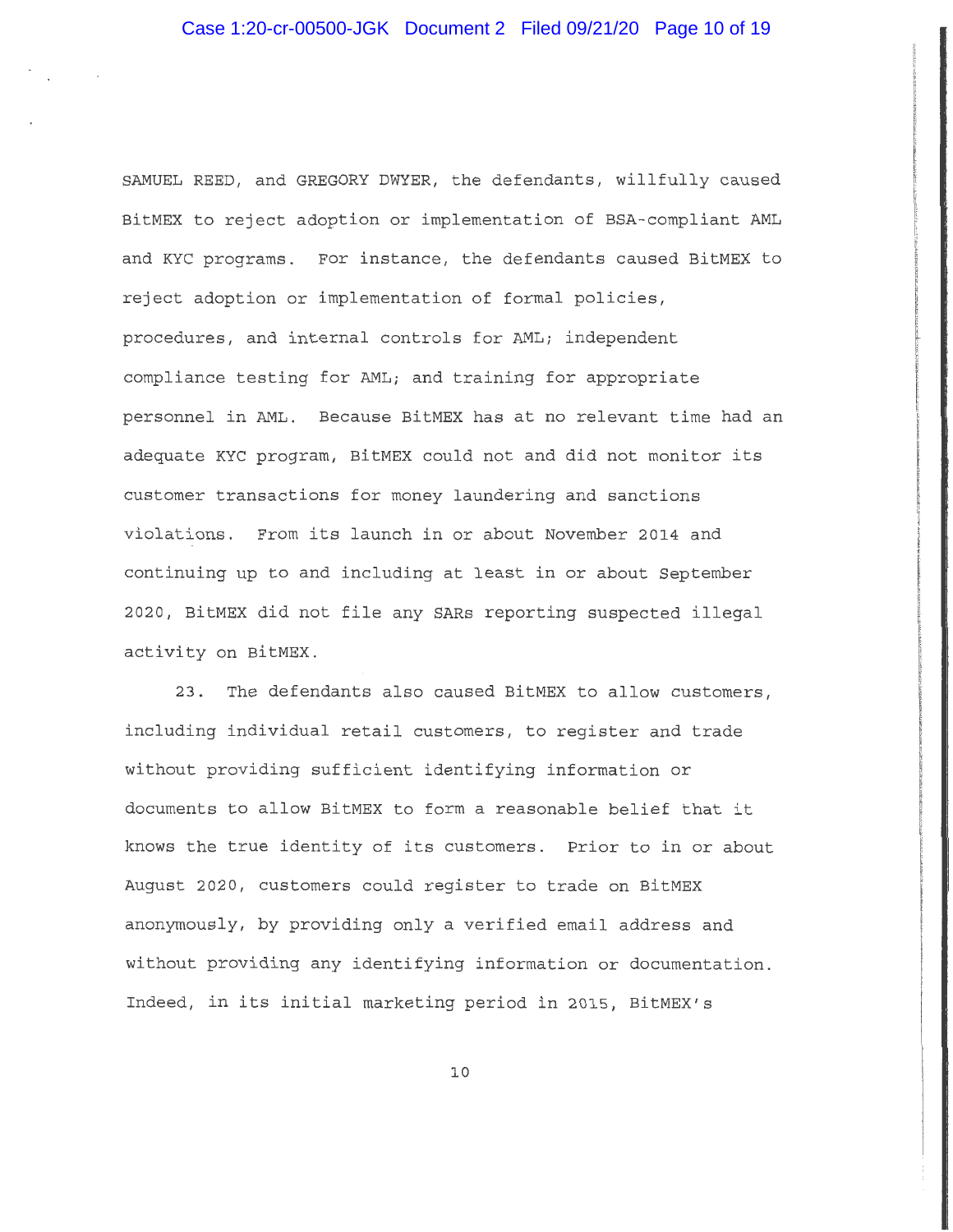website expressly advertised that "No real-name or other advanced verification is required on BitMEX."

24. As a result of its failure to implement AML and KYC programs, BitMEX made itself available as a vehicle for money laundering and sanctions violations. For example, in or about May 2018, ARTHUR HAYES, the defendant, was notified of claims that BitMEX was being used to launder the proceeds of a cryptocurrency hack. BitMEX did not implement a formal AML policy in response to this notification. Further, internal BitMEX reports identified that customers located in Iran, who are subject to U.S. sanctions, traded on the platform from at least in or about November 2017 through at least in or about April 2018. HAYES and BENJAMIN DELO, the defendant, personally communicated with BitMEX customers who self-identified as Iranian. BitMEX did not implement a formal AML policy in response to this Iranian customer activity.

25. From in or about September 2015, when the CFTC issued public enforcement orders clarifying that cryptocurrencies are commodities for purposes of the CEA, and continuing up to and including at least in or about September 2020, each of the defendants knew that BitMEX could not serve U.S. customers without complying with U.S. AML and KYC requirements, that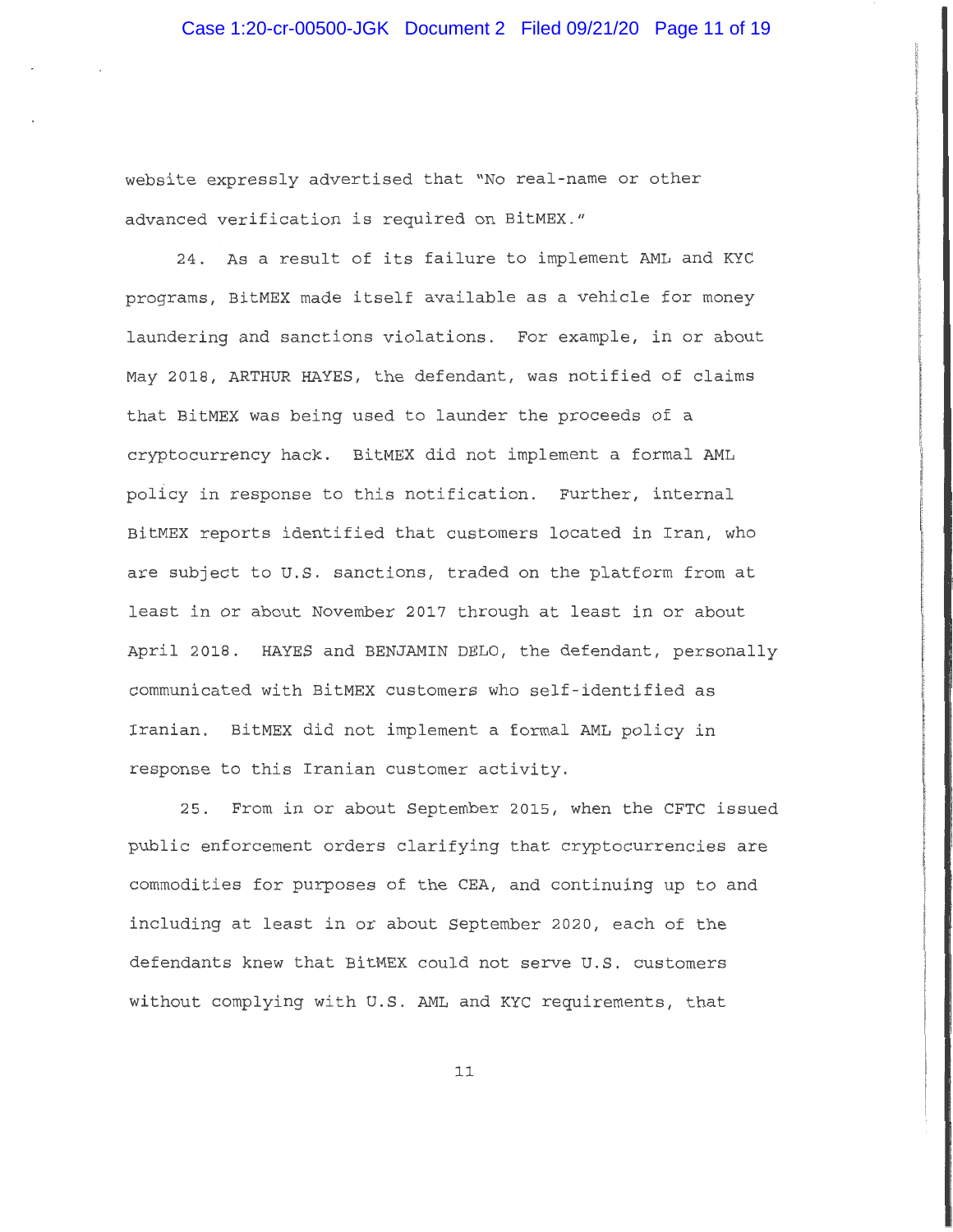BitMEX did not have adequate AML and KYC programs, and that BitMEX in fact continued to serve customers in the United States. Each of the defendants willfully caused BitMEX's failure fail to adopt or implement adequate AML and KYC programs, or aided and abetted that failure. Each of the defendants has at relevant times actively encouraged or allowed BitMEX to be accessed and used by U.S. customers, and failed to take steps to effectively restrict U.S. customers from accessing BitMEX, as described below.

26. For instance, ARTHUR HAYES, BENJAMIN DELO, SAMUEL REED, and GREGORY DWYER, the defendants, knew that specific customers, residing in the United States, continued to access BitMEX's platform into in or about 2018, with the knowledge of HAYES, DELO, REED, and DWYER, each of whom failed to take steps to deactivate the accounts of these U.S. customers. DELO and DWYER knowingly allowed one of these customers to access BitMEX using a non-U.S. passport in the name of a third party that did not belong to this customer. DELO also allowed another customer to continue to access a BitMEX trading account despite this customer being "US based," because "[h]e's famous in Bitcoin," and falsely changed this customer's internal country of residence to a country other than the United States. REED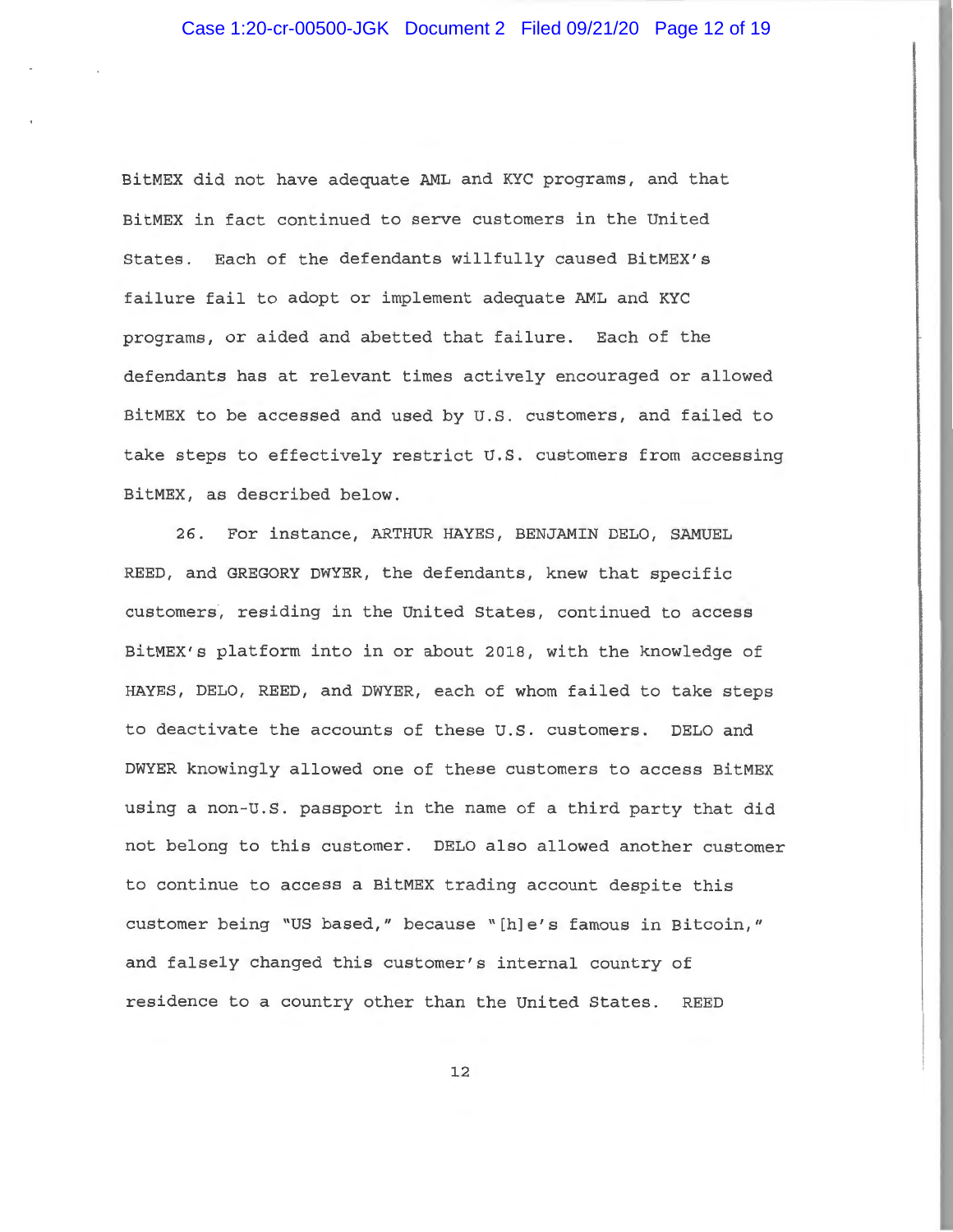allowed a friend of his who he knew resided in the United States to continue to access BitMEX's platform up to and including at least in or about October 2018.

27. ARTHUR HAYES, BENJAMIN DELO, SAMUEL REED, and GREGORY DWYER, the defendants, had access to internal BitMEX reports, which tracked and reported trading revenue by country monthly. Each and every report from in or about November 2017 through in or about July 2018 showed U.S. customers trading on BitMEX's platform. In a deposition before the CFTC in or about January 2019, REED falsely denied knowing that BitMEX maintained reports identifying U.S. customers on the platform. In truth and in fact, in or about December 2018, REED received a report dated in or about October 2018 which showed trading revenue attributable to U.S. customers.

28. After in or about September 2015, when the CFTC issued the public enforcement orders clarifying that cryptocurrencies are commodities for purposes of the CEA, BitMEX announced that it was withdrawing from the U.S. market. BitMEX implemented an internet protocol ("IP") address check (the "IP Address Check") purportedly designed to identify and block customers located in the United States from trading on BitMEX. But as the defendants well knew, and as the defendants intended, BitMEX applied the IP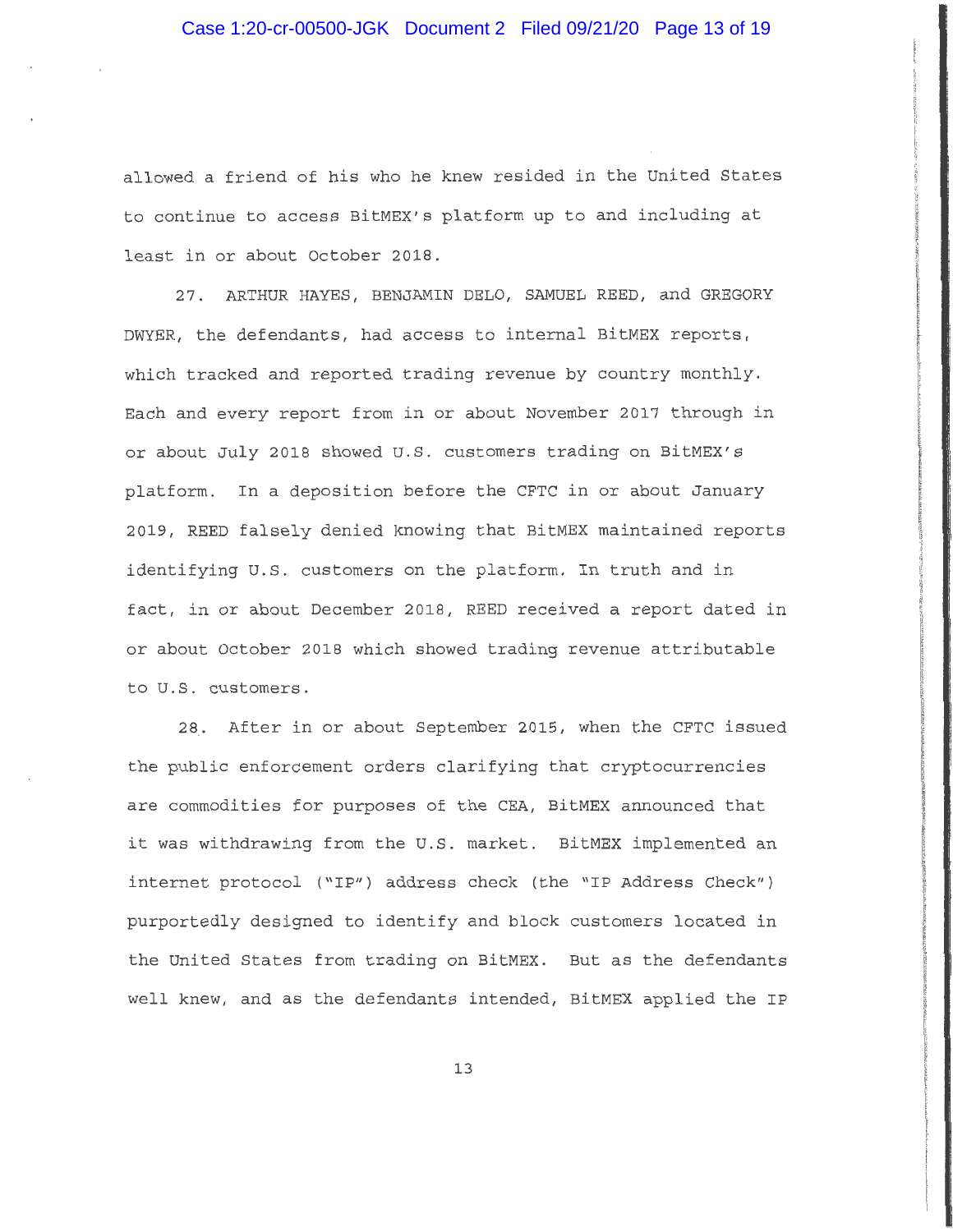Address Check on just a single occasion for each customer. As a result, if a customer showed a non-u.s. IP Address for the IP Address Check, that customer could thereafter access and trade on BitMEX's platform from U.S. IP Addresses. The defendants also caused BitMEX to further undermine the effectiveness of the IP Address Check, by among other methods, providing an anonymous means of accessing the platform, through the Tor network, a special Internet network that makes it practically impossible to physically locate the computers hosting or accessing websites on the network. The defendants also caused BitMEX to take no steps to restrict access of BitMEX via virtual private network ("VPN") services, which the defendants knew allowed U.S. customers to circumvent the IP Address Check by making it appear as though they were accessing BitMEX from outside the United States. The defendants also caused BitMEX to implement a policy through at least in or about September or October 2018 which exempted U.S. IP addresses - and only U.S. IP addresses - from an internal term of service rule which putatively blocked BitMEX access from IP addresses in certain restricted jurisdictions.

29. BitMEX also engaged in marketing activities with the effect and intent of attracting U.S. customers. ARTHUR HAYES and GREGORY DWYER, the defendants, regularly attended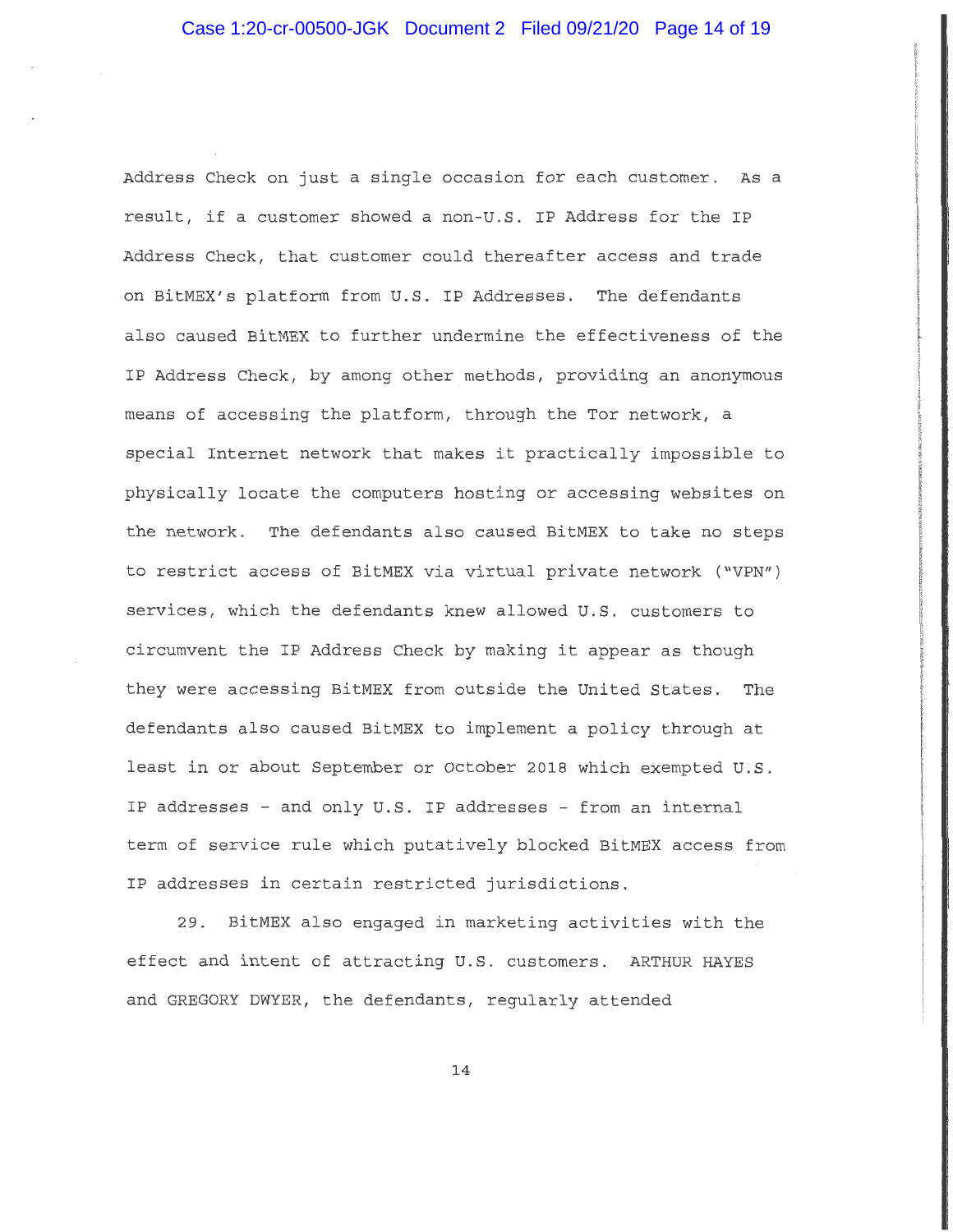cryptocurrency conferences in New York and elsewhere in the United States, and had meetings in the United States with potential and existing customers based in the U.S. In or about May 2018, BitMEX rented three Lamborghinis and had them parked outside of the Consensus Bitcoin conference in Manhattan. ARTHUR HAYES, the defendant, declared this "stunt" a success based on the coverage from U.S. news media. And in or about 2018, ARTHUR HAYES, the defendant, made repeated appearances on U.S. television shows with viewership primarily in the United States during which he promoted BitMEX.

t

## **Statutory Allegations**

30. From at least in or about September 2015, up to and including in or about September 2020, in the Southern District of New York and elsewhere, ARTHUR HAYES, BENJAMIN DELO, SAMUEL REED, and GREGORY DWYER, the defendants, did willfully cause a financial institution to violate the Bank Secrecy Act by failing to establish, implement, and maintain an anti-money laundering program that satisfies the minimum standards required by 31 U.S.C. §§ 5318 and 5322, and 31 C.F.R. §§ 1026.210 and 1026.220, to wit, the defendants caused BitMEX, a futures commission merchant with U.S. customers, to fail to establish and implement an anti-money laundering program that includes policies,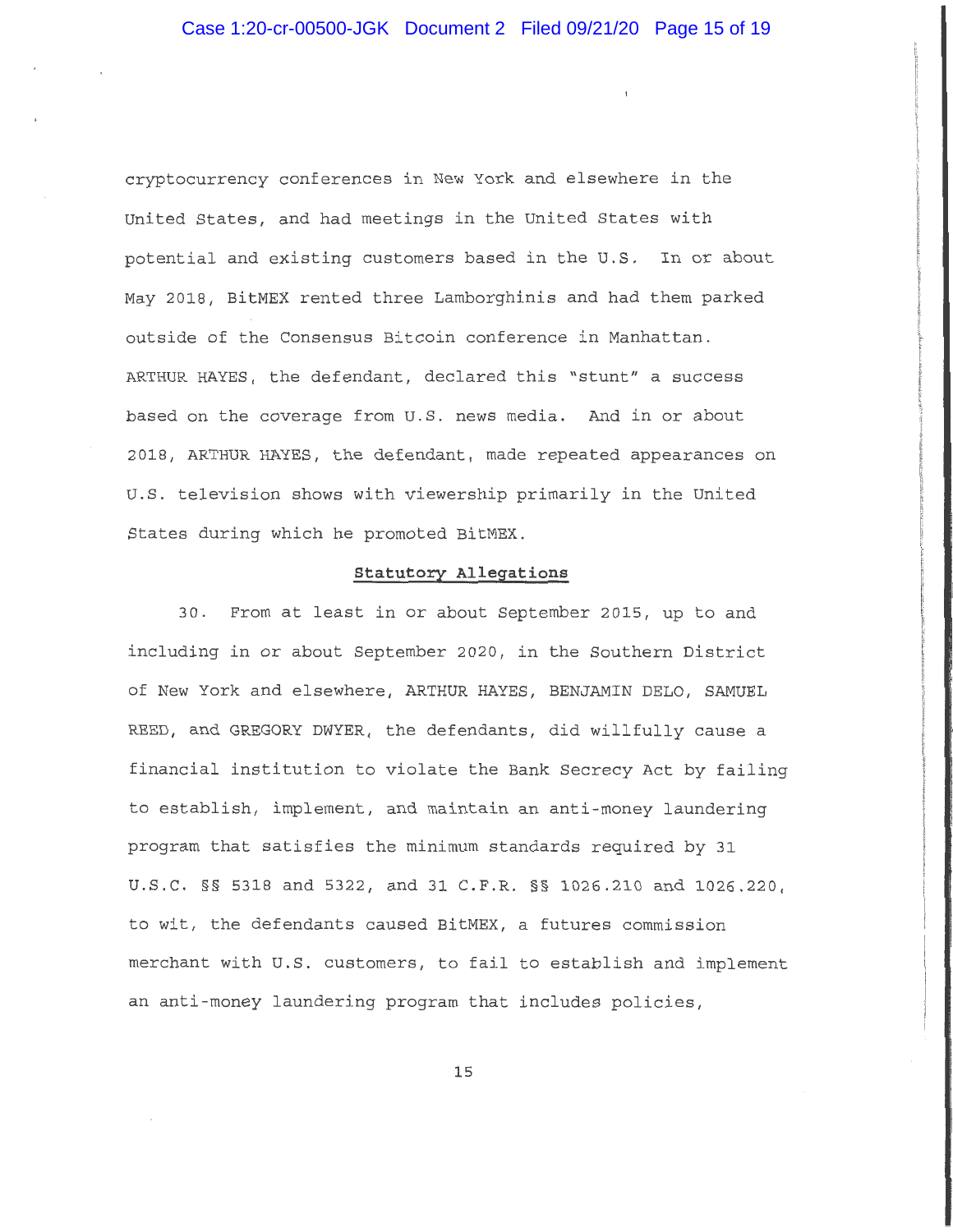procedures, and internal controls reasonably designed to prevent BitMEX from being used for money laundering or terrorist financing; independent compliance testing; ongoing training for appropriate personnel; and risk-based procedures for verifying the identity of each BitMEX customer to the extent reasonable and practicable.

(Title 31, United States Code, Sections 5318(h) (1) and (1), 5322(a) and (c); Title 31, Code of Federal Regulations, Sections 1026.210 and 1026.220; and Title 18, United States Code, Section 2.)

## **COUNT TWO (Conspiracy to Violate the Bank Secrecy Act)**

The Grand Jury further charges:

31. The allegations contained in paragraphs 1 through 29 of this Indictment are repeated and realleged as if set forth fully herein.

32. From at least in or about September 2015, up to and including at least in or about September 2020, in the Southern District of New York and elsewhere, ARTHUR HAYES, BENJAMIN DELO, SAMUEL REED, and GREGORY DWYER, the defendants, willfully and knowingly did combine, conspire, confederate, and agree together and with each other, and with others known and unknown, to cause a financial institution to violate the Bank Secrecy Act, in violation of 31 U.S.C. §§ 5318 and 5322, and 31 C.F.R. §§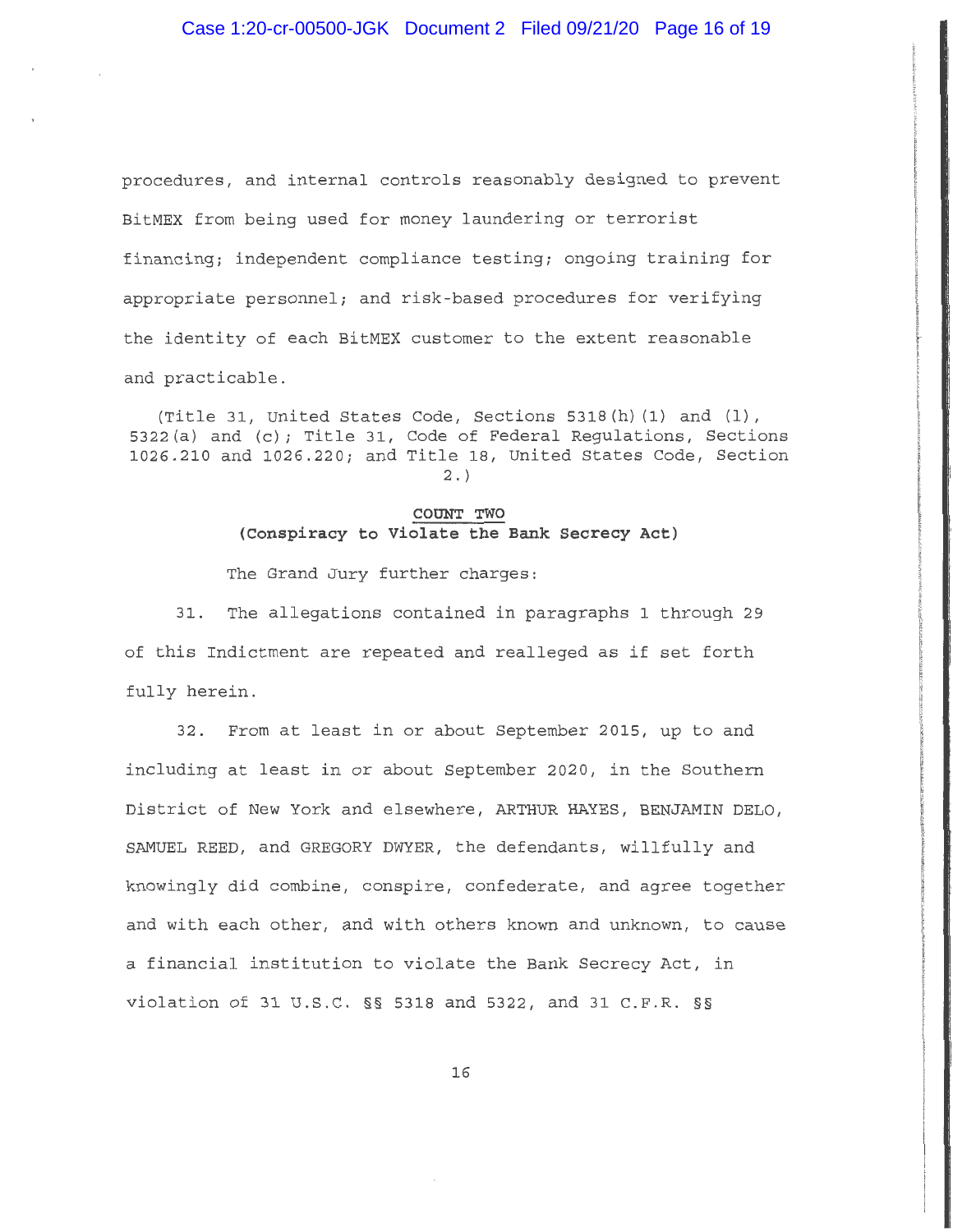1026.210 and 1026.220, to wit, the defendants caused BitMEX, a futures commission merchant with U.S. customers, to fail to establish and implement an anti-money laundering program that includes policies, procedures, and internal controls reasonably designed to prevent BitMEX from being used for money laundering or terrorist financing; independent compliance testing; ongoing training for appropriate personnel; and risk-based procedures for verifying the identity of each BitMEX customer to the extent reasonable and practicable.

## **Overt Acts**

33. In furtherance of the conspiracy, and to effect the illegal objects thereof, ARTHUR HAYES, BENJAMIN DELO, SAMUEL REED, and GREGORY DWYER, the defendants, together with others known and unknown, committed the following overt acts, in the Southern District of New York and elsewhere:

a. From at least in or about 2017 through in or about early 2019, BitMEX personnel, including DWYER and others, conducted BitMEX operations from an office in Manhattan, New York, including but not limited to customer support, business development, and marketing, involving customers located in the United States and elsewhere.

b. From at least in or about September 2015 through at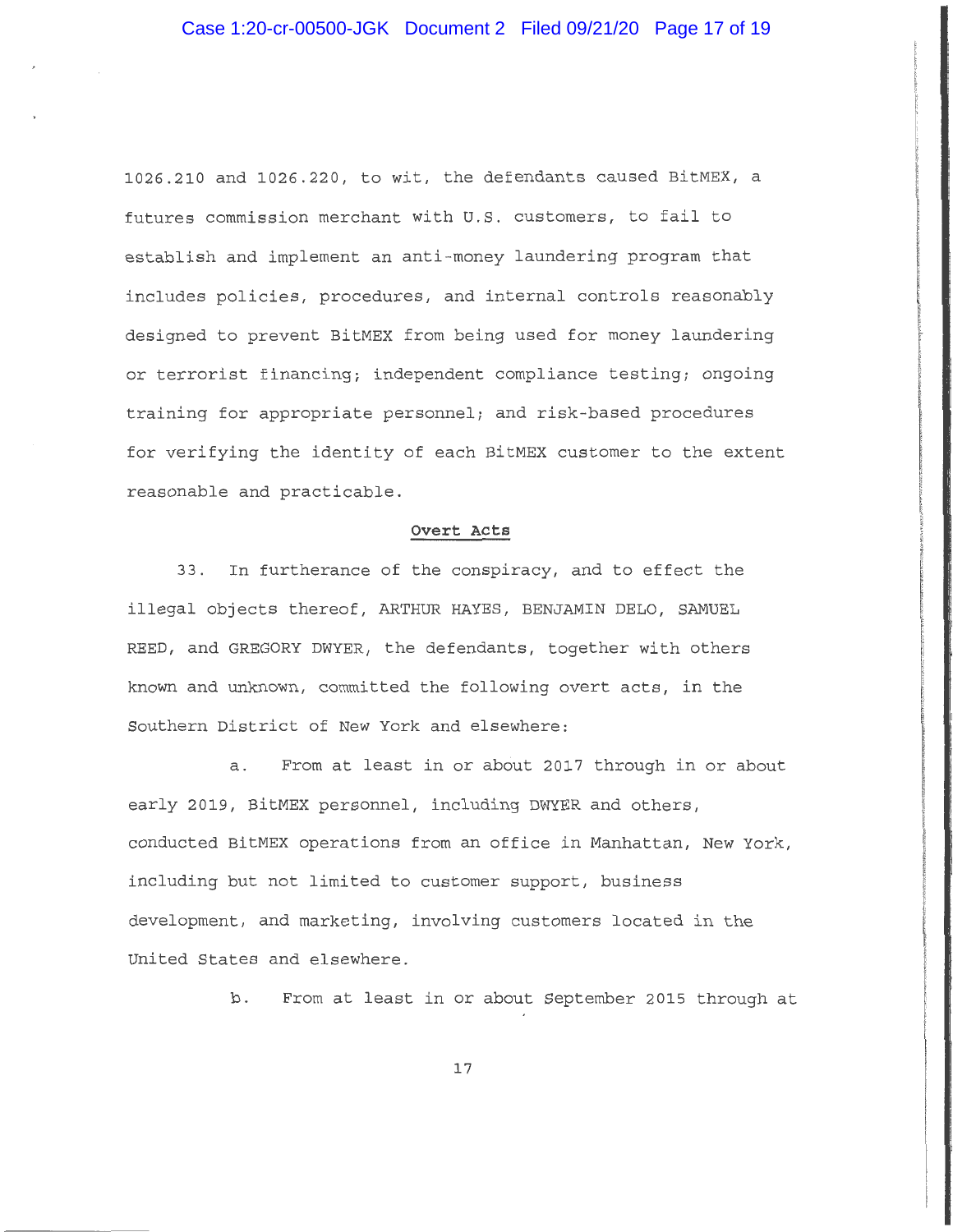# Case 1:20-cr-00500-JGK Document 2 Filed 09/21/20 Page 18 of 19

least in or about October 2019, HAYES, DELO, REED, and DWYER allowed particular known customers who resided in the United States to obtain or maintain access to BitMEX in violation of its purported U.S. user ban, and DELO and DWYER and others known and unknown falsified or allowed to be falsified internal BitMEX records claiming that these customers resided outside of the United States.

c. In or about May 2018, HAYES was notified of claims that BitMEX was being used to launder the proceeds of a cryptocurrency hack. Neither HAYES nor any other BitMEX employee took any action to implement a formal AML policy in response.

(Title 18, United States Code, Section 371.)

theday Strain

Acting *United States Attorney*